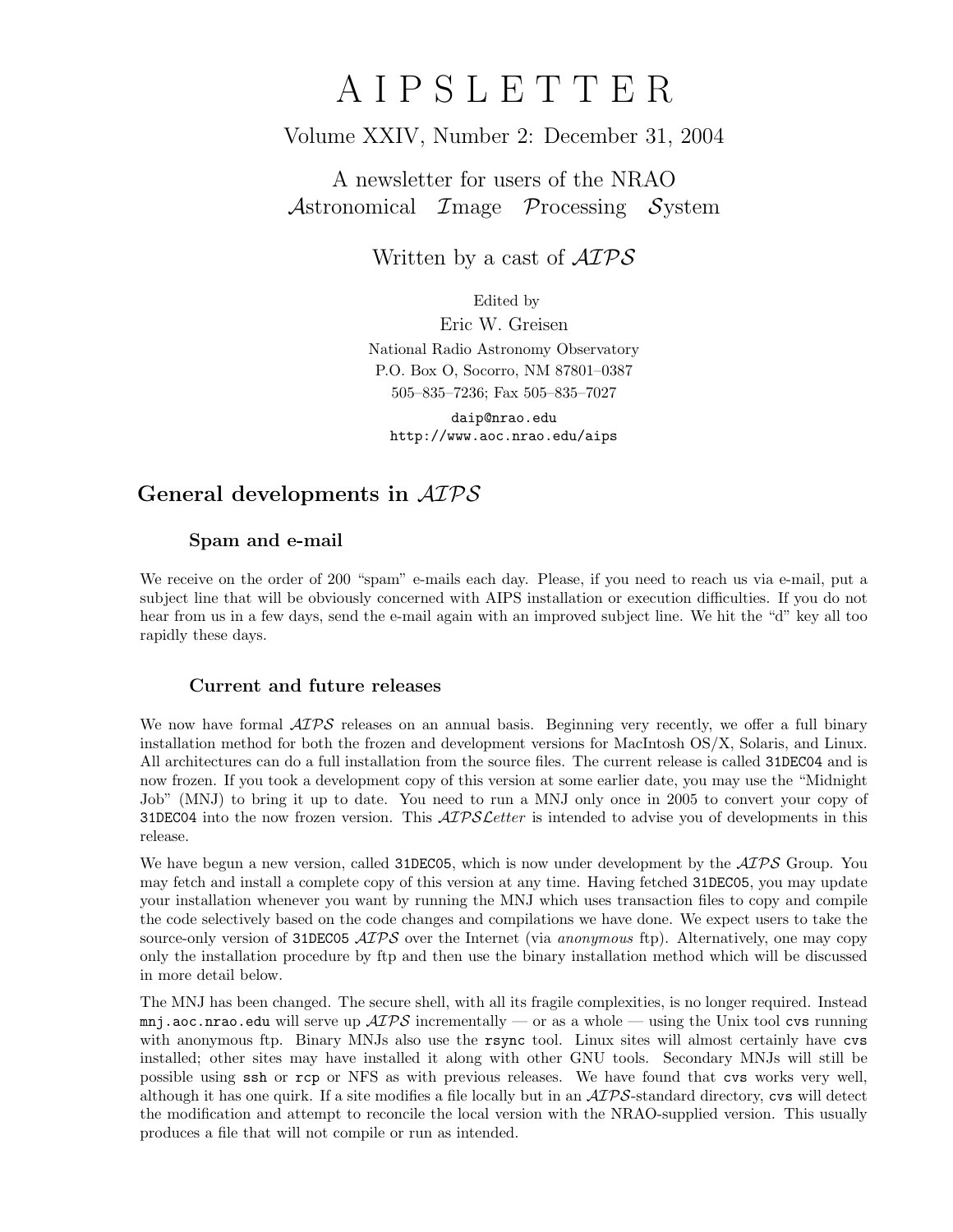$\langle \mathcal{A} \mathcal{P} \mathcal{S} \rangle$  is now copyright (c) 1995 through 2005 by Associated Universities, Inc., NRAO's parent corporation, but may be made freely available under the terms of the Free Software Foundation's General Public License (GPL). This means that User Agreements are no longer required, that AIPS may be obtained via anonymous ftp without contacting NRAO, and that the software may be redistributed (and/or modified), under certain conditions. The full text of the GPL can be found in the 15JUL95  $\mathcal{AIPS}\mathcal{L}etter$  and is included with every distribution in file \$AIPS\_ROOT/release-name/COPYING.

#### Installing a new version

If compiling locally, new releases must be installed from the tar ball for that release. If using the binary installation, a full new installation must also be done with rsync. The cvs system requires this. When installing a new AIPS release in a system that already has a previous release, we recommend that install.pl be used and that the previous release be left in place, at least until the installation has been seen to work. If you do this, then you will not have to re-edit the disk, printer, and tape lists and can simply skip all those pages in the install.pl menus. The old  $$HOME/$ .AIPSRC file may be left in place, but it will need to be edited. The lines giving the DOWNLOADED and UNPACKED parameters should be deleted and the CCOMOPT line should be changed to point to the current release rather than the previous one — the -I parameter really should be -I\$INC but that seems to confuse install.pl. Therefore, for now, the \$INC has to be given in its full path name, which forces a re-edit with each release. If you have made special versions of UPDCONFIG and do daily.host, you should preserve them under new names and restore them after the install. The \$AIPS ROOT/AIPSPATH.\*SH files may need to be edited after the install to set the desired versions of  $\mathcal{AIPS}$ .

For Linux, Solaris Ultra, and MacIntosh systems, a binary installation is available from CDrom, supported by install.pl. Alternatively, the frozen version may be installed with the binary installation method now present in install.pl. The ftp site for downloading files directly has been eliminated.

## Patch Distribution for 31DEC03

As before, important bug fixes and selected improvements in 31DEC03 can be downloaded via the Web beginning at:

#### http://www.aoc.nrao.edu/aips/patch.html

Alternatively one can use anonymous ftp on the NRAO CPU ftp.aoc.nrao.edu. Documentation about patches to a release is placed in the anonymous-ftp area pub/software/aips/release-name and the code is placed in suitable subdirectories below this. Information on patches and how to fetch and apply them is also available through the World-Wide Web pages for  $\mathcal{AIPS}$ . As bugs in 31DEC05 are found, they are simply corrected since 31DEC05 remains under development. Corrections and additions are made with a midnight job rather than with manual patches. Remember, no matter when you received your copy of 31DEC03 or 31DEC04 you must fetch and install its patches if you require them.

The 31DEC03 release had a few important patches including a new one in March. These were:

- 1. DBCON to handle more extension types for VLBI mostly 2004-01-05
- 2. FITLD to handle FQ IDs correctly 2004-01-08
- 3. OHGEO to handle transposed images correctly 2004-01-14
- 4. CLIPM, UVMLN to get correct source numbers 2004-02-21
- 5. EDITR to correct the antenna numbers that end up flagged 2004-03-03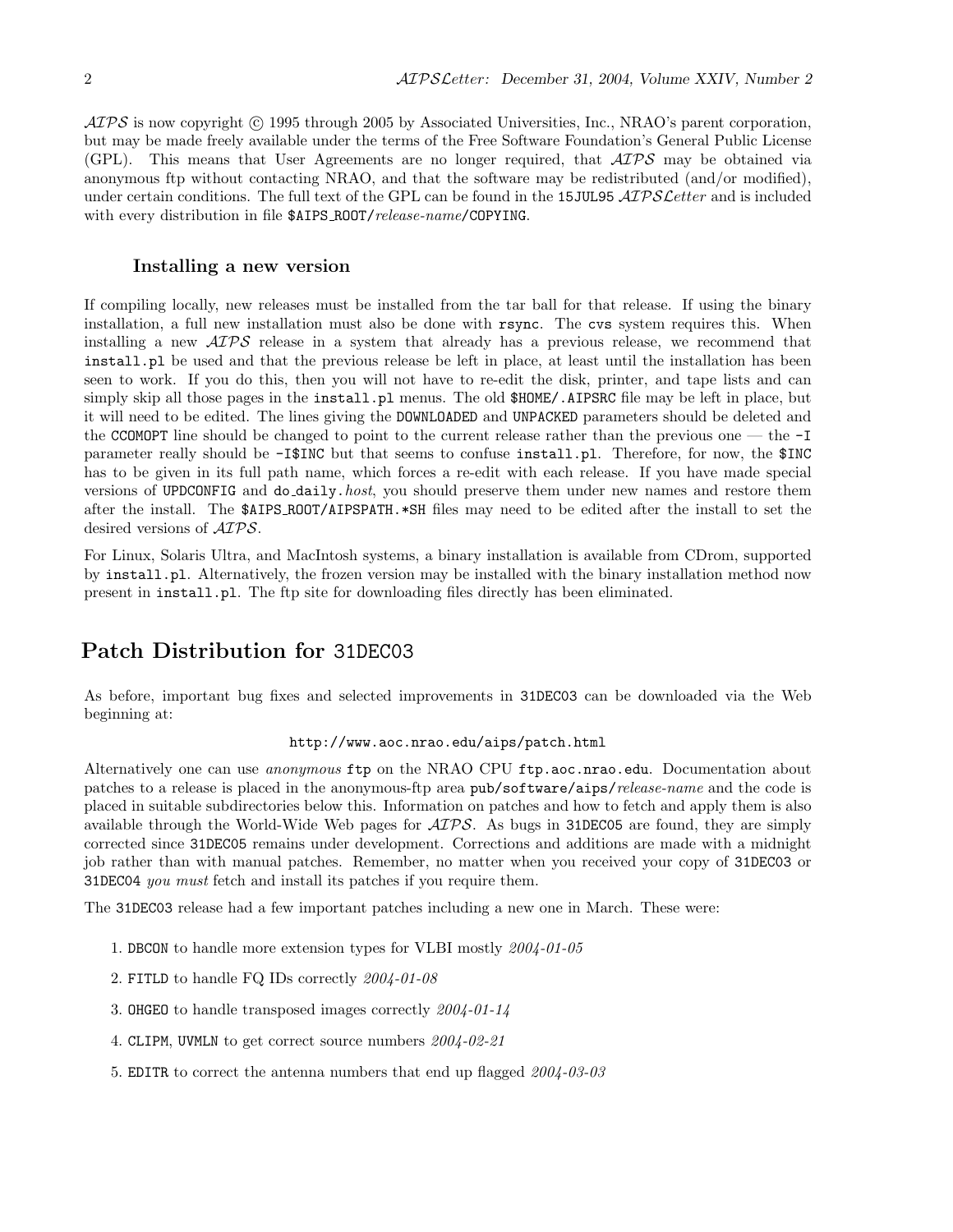## Binary installations and updates

GNU has provided compilers for the  $\mathcal{A} \mathcal{I} \mathcal{P} \mathcal{S}$  community at no cost for many years. While remarkably good, these compilers have suffered from both minor errors and from their generality. When some vendor sets out to make a compiler for a very specific architecture, it is possible — not guaranteed — to create a compiler that produces binaries that run faster than those produced by GNU's g77. Unfortunately, these vendors have to recover their costs in producing these compilers and so may charge for them at a rate that is difficult or prohibitive for many  $\mathcal{A}TPS$  users. Such is the case with IBM's xlf compiler for PPC chips, including the MacIntosh OS/X systems, and SUN's SUNWspro compiler suite. Both compilers produce executables that run about 50% faster than those produced by g77 on these operating systems and cpus. Fortunately, their licensing agreements allow us to ship executables to our users along with the required run-time libraries. For completeness, we have also made similar provisions for Linux with the GNU g77 version 2.95.3 compiled on a RedHat 7.2 system. These binaries are known to run well on RedHat 9 systems, but may not work for all the many flavors of Linux now present in the  $\mathcal{AIPS}$  community. We have tested the Intel compilers for Linux some years ago with disappointing results. However, since there are new reports of considerable improvements in the Intel compiler, we will test it again and make its output available, if we are allowed to distribute binaries under its license and if it represents a significant improvement in performance.

The code to implement the binary installation and binary updates via the MNJ is comparatively simple. Every night, a cron job run on the master  $\mathcal{AIPS}$  machine in Socorro, does the necessary magic to make the daily cvs snapshot of  $\mathcal{AIPS}$ , builds the tar-ball, orders the three architectures at the AOC to do ordinary text MNJs, and then rsync's the binaries and text to a special area on the computer used for public ftp access to NRAO in Socorro. The installation script must be fetched from the AOC anonymous ftp area to your desired \$AIPS ROOT area and then executed with

## perl install.pl -n

With the  $-n$  option, the script will skip fetching and unpacking the tar-ball and the compiler queries and usage. It does a variety of rsync commands to fetch a complete copy of the  $\mathcal{AIPS}$  version including libraries and all executables. It marks the installation as a binary one by creating a special 0-byte file in \$SYSLOCAL. The MNJ then detects this file and replaces the compile steps with rsync operations on the binary areas. The cvs utility is still used for updating the source code and other text areas.

There are some limitations with binary installations. The AP size will be 20 Megabytes which is a good size for most machines and problems, but too small for the largest-memory computers and biggest problems. Furthermore, without a matching compiler, it will be difficult to develop any local programs as additions to the standard  $ATPS$  package.

## Recent AIPS and related Memoranda

All  $ATPS$  Memoranda are available from the  $ATPS$  home page. There is one new memorandum in the last six months. Chapters on FITS and  $\mathcal{AIPS}$  written by Eric Greisen have now appeared in Information Handling in Astronomy — Historical Vistas edited by André Heck and published by Kluwer Academic Publishers.

- 110 Strategy for Removing Tropospheric and Clock Errors using DELZN
	- Amy J. Mioduszewski and Leonia Kogan (NRAO)

September 1, 2004

This memo provides a guide to scheduling and reducing phase reference experiments in order to improve the astrometric accuracy and image quality of a target source. The recommended procedure includes occasional short periods of observations of calibrator sources around the sky, interspersed with the desired phase reference observations, from which the troposphere modeling errors can be determined using a new  $\mathcal{AIPS}$  task DELZN. The recommended observing procedure, data reduction, running of DELZN and application of corrections to the phase reference data are covered.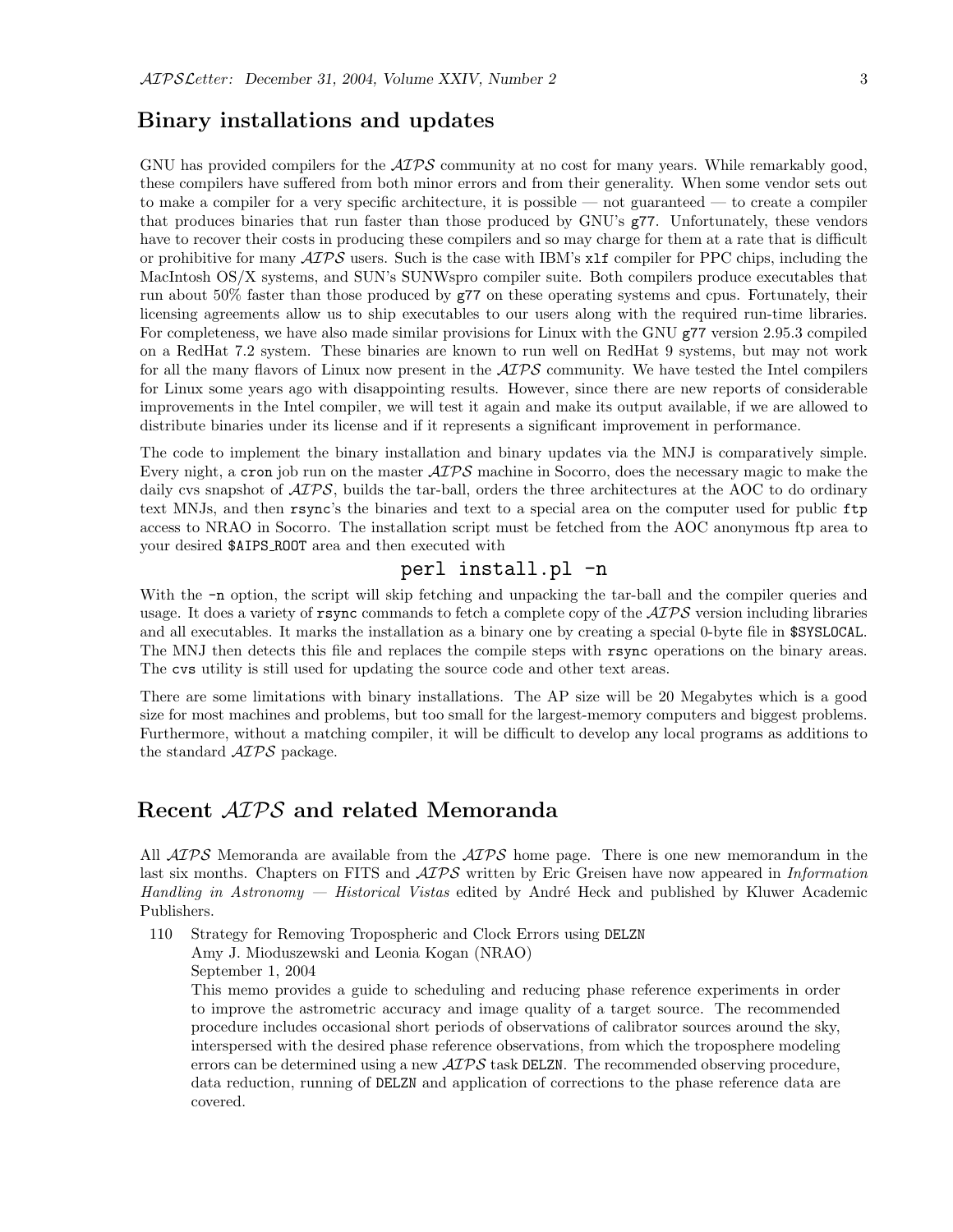## Improvements of interest to users in 31DEC04

We expect to continue publishing the *AIPS Letter* approximately every six months along with the annual releases. There have been a number of changes in 31DEC04. In the last edition, we reported on a number of new tasks and verbs. These include ATMCA to use multiple calibration sources for improved phase-referencing, RLDIF to return averaged right minus left phase differences for use in polarization calibration, FLAGR to flag data based on the rms within an integration time, and DSORC to renumber sources in a multi-source data set. Also new were the verbs SYSTEM to allow users to communicate to the host operating system from within AIPS and RANDOM (with procedure GRANDOM) to return random numbers. Calibrator source models were added to the  $AIPS$  distribution with a new verb CALDIR written to list available models and new tasks CALRD and CALWR to read and write them. Fully cross-referenced html and pdf versions of the AIPS  $CookBook$  also became available.

In the last six months, we have developed new tasks FINDR to report on potentially bad data, returning values for use in FLAGR, FIXBX to convert Clean boxes from an old BOXFILE to a new one with different faceting and cell size, and DFQID to renumber frequency IDs within a data set. A new verb DRAWBOX simply draws Clean boxes on a TV graphics plane. Task FLAGR was developed from a one-algorithm preliminary version to support several algorithms for detecting and flagging bad visibility data.

The development version 31DEC05 contains everything to be described for 31DEC04. In addition, it already contains a few new things thought to be a bit risky for a soon-to-be-frozen version. These include changes to CALIB's gain solution routines to report even more information, addition of SUBARRAY to BLAVG and UVFND, technical corrections to FILLM and ATMCA, final removal of all usage of the B1950 precession subroutine, minor to significant improvements in the displays of verb PRINT and tasks WIPER, PLOTR, SNPLT and VPLOT among others, and changes to select and employ the Steer-Dewdney-Ito Clean method more usefully in IMAGR.

31DEC04 uses a new numbering scheme for magnetic tape logical unit numbers that is incompatible with previous versions. Thus all tape tasks and the server TPMON must be from the same release. Other than this, 31DEC04 is compatible in all major ways with the 15OCT98 and later releases. There are significant incompatibilities with older versions.

#### UV data calibration

#### CALIB and BPASS

The gain solution routines used by CALIB were changed to support "robust" solution methods. By "robust" we mean a method that uses all data to find an initial solution and rms deviation from that solution. It then iterates using only data within  $n$  times the rms of the previous solution;  $n$  is reduced as the iterations proceed leading rapidly to a solution that is less affected by bad data. This change to the solution routines means that data that deviate from the final solution, with or without doing the robust method, can be marked as questionable and counted as such. The user controls this last value of  $n$  with the new adverb DOFLAG. This adverb is also used, optionally, to have CALIB flag the offending data. The adverb SOLTYPE is used to request robust solutions with all of the previous types. Statistics on closure error found by the gain solution routines are reported.

BPASS was changed to offer the adverb SOLTYPE with all of its new standard values. Previously it used only the method done on SOLTYPE =  $'$ . It even does the GCON solution method but without the gain constraints that are options in CALIB. Mode 4 in BPASSPRM(10) was added so that complex bandpasses may be normalized over all channels while using only selected channels for the "channel 0" computation.

#### ATMCA

In normal phase referencing, VLBI observations are quickly alternated between a calibrator and a target source. When the antenna-based phase corrections from the calibrator observations are interpolated to the target, a good quality target image and accurate position is obtained. However, directional-dependent phase errors between the calibrator and target often limit the quality of the image and position.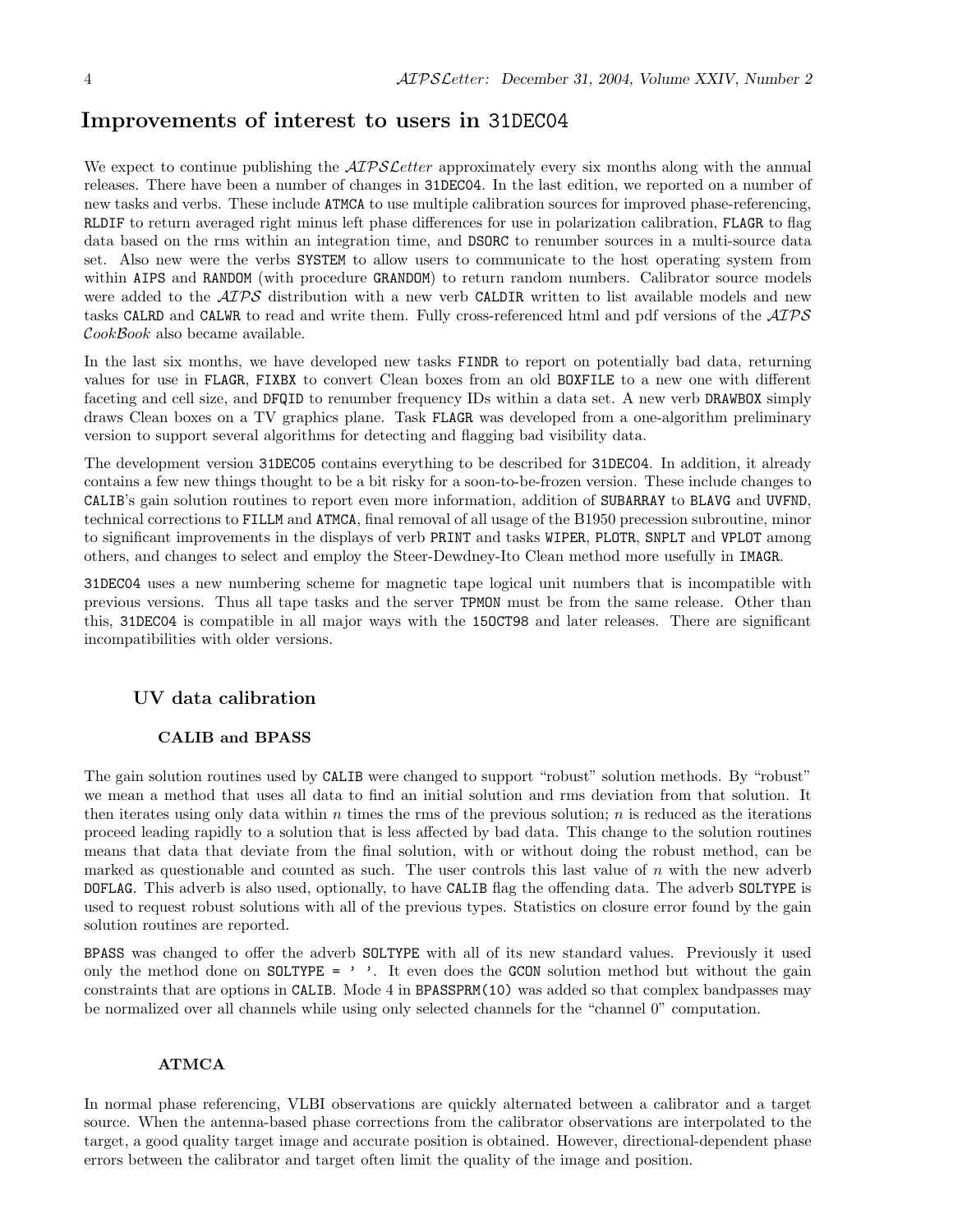By observing more than one calibrator in the vicinity of a target, the directional-dependent phase error for each antenna (mainly from the troposphere) can be estimated and then removed from the target to give better quality results. A new  $\mathcal{AIPS}$  task, ATMCA, is now available to combine the phases of the calibrator observations and then apply them to the target. See  $\mathcal{ATPS}$  Memo 111 (still in preparation) for details on the selection of calibrators, possible observing schemes, and the data reduction methods.

ATMCA initially required the additional calibration sources to be very well placed in the sky with respect to the target source. This still allows for the best solutions with respect to position. Over the last few months, however, the task was revised to reduce these requirements substantially at the cost, of course, of some accuracy in the result. A new subroutine was written that cleverly attempts to find and correct for phase wraps.

#### Other calibration changes

- WEIGHTIT is a new adverb to control how data are weighted when passed to fitting routines. The "correct" weighting by  $1/\sigma^2$  is now done everywhere by default. In some cases, however, data with good source models have trouble finding solutions with this weighting which, in general, reduces the weight of the longest spacings. WEIGHTIT values of  $1-3$  select the weight to be  $1/\sigma$ ,  $1/\sqrt{\sigma}$ , 1.0, respectively, to reduce this effect; otherwise  $1/\sigma^2$  is used.
- SMOOTH is the adverb used to request spectral smoothing in tasks which apply calibration. If the bandpass correction was not smoothed, then it is an error to smooth before applying that correction. Therefore, new modes were added to specify that the smoothing be done after the correction, while the previously defined modes are done before the correction as always.
- **Source** models for primary flux calibration sources are now provided with  $\mathcal{AIPS}$ . The use of these models should improve initial amplitude calibration of VLA data significantly. During the last six months, X-band (3.6-cm) models for 3C48 and 3C286 have been added. There is an interfering source in the field of 3C48 whose inclusion in the model was significant. Because of this source, high accuracy observations at X-band may have to use reference pointing or avoid using 3C48.
- CMETHOD is the adverb that controls whether a DFT or gridded model subtraction or division is done in CALIB and elsewhere. When it is blank, the task chooses. For the calibrator models, which are small sub-images of the original images, the default always led to a gridded subtraction. Unfortunately, with a small image, the uv cells become very large and the gridded subtraction becomes seriously inaccurate. The handling of the default was changed universally so that small images, especially those not powers of two, lead to the slower, but accurate, DFT method.
- CLCOR was found to do inaccurate position shifts with B1950 coordinates. The subroutine that does J2000 precession was improved to handle B1950 as well. A new OPCODE = 'SUND' was added to handle gravitational deflection within the Solar System primarily for sources also located in the Solar System.

#### UV data handling

FILLM received a number of minor adjustments. The most important was to have FILLM compute the source apparent positions rather than to use those provided by the on-line system. The latter include diurnal aberration which varies through the observation and which is not properly accounted for in  $\mathcal{AIPS}'$  usual precession routines. Since the apparent position is primarily used by CLCOR, it was judged most important to have an initial value consistent with that task. FILLM was corrected to notice that a fixed frequency was selected for the observation; previously that fixed frequency was confused with a velocity in the source table. The detection of which antennas are "out" was corrected, reducing the number of data sets that are written because the antennas have changed. If the telescope coordinates are not recognized, then the correction for Q-band Pie Town observations is tried even when the observation appears not to be at Q-band. An error trap was added to detect and report that a real-time FILLM function was requested in a version not link edited to do those functions.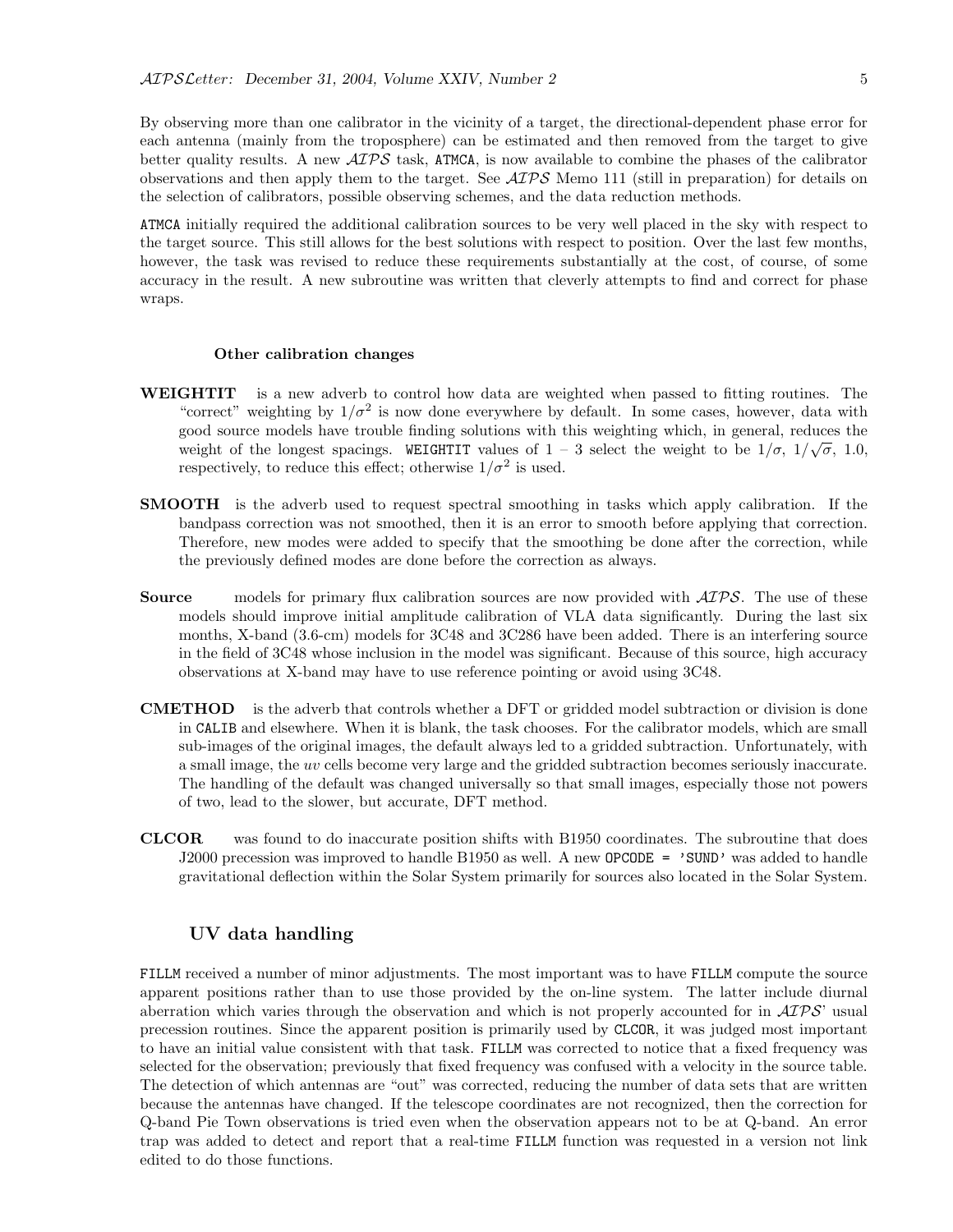The new task DFQID was added to renumber frequency IDs in a data set. Its primary use will be to renumber some of the IDs to some of the others to correct for a data-reading program applying too narrow a criterion for frequency agreement.

#### UV data editing

#### FLAGR and FINDR

FLAGR is a new, somewhat experimental, task designed to examine uv data for internal consistency and then flag those data which fail to meet a wide range of criteria. It is hoped that this task can be used to edit calibrator data automatically, although at the moment it is best driven cautiously by hand. In general, all operations will flag all data in some time interval when more than some fraction of the data in that interval are regarded as "questionable." Furthermore, any data that are regarded as "bad," in that they exceed some greater criteria, are flagged. Some methods involve measuring the rms over a time interval either on a baseline or antenna basis and then flagging the high values. Other methods compute the average amplitudes and rmses in time intervals on an antenna basis and compare the values over the full time range. Outliers are flagged including those with excessive "closure error." Still more methods compute the vector difference of samples with the average of their neighbors (in time) on an antenna or baseline basis. Outliers are flagged. User-specified ranges of acceptable amplitudes and weights are also used to flag the data.

FINDR is also a new task designed to help users use FLAGR. It implements some of the methods of FLAGR to find "normal" values and statistics on outliers and then reports them to the printer and returns some of the values in an  $\mathcal{AIPS}$  adverb for later use. The methods implemented are the one that computes average amplitudes and rmses over time intervals and then compares them over the full time range and the antennaand baseline-based vector difference methods. Significant EXPLAIN files have been written to explicate the methods in some detail. The  $\mathcal{A} \mathcal{I} \mathcal{P} \mathcal{S}$  group would be interested in hearing your experiences with these new, admittedly complicated, tasks.

#### Other changes

- TVFLG and SPFLG were changed to offer the display/edit data types vector amplitude rms and vector amplitude rms divided by the vector average amplitude. This adds to the previous rms modes which are computed by scalar methods. The status line now shows the current pixrange of the display. SPFLG now has the menu option LAST BASELINE to do the reverse of the existing option NEXT BASELINE.
- CLIPM was changed to flag on weights above an upper limit as well as below a lower limit.
- UVFND was corrected to work as intended in the VCLP mode.
- WIPER was changed to draw a line around the plot and at coordinate zero if it occurs in the plot.

#### Imaging

- FIXBX is a new task to read in two BOXFILEs, converting the Clean boxes of one into Clean boxes for the other. Since Clean boxes are specified in pixels, this task is needed to make even the simplest changes in cell size or facet locations.
- IMAGR was changed to control the selection of the Steer-Dewdney-Ito (SDI) Clean method better. SDI Clean is selected when the fraction of pixels having residual value greater than half the peak residual exceeds IMAGRPRM(4) (when it is  $> 0$ ). One may now force SDI or BGC Clean in the next cycle without the penalty of being stuck in that method. The beam shape is now examined to limit the dynamic range of pixels loaded for minor-cycle Cleaning, but this can be altered with IMAGRPRM(19). Without this limit, the initial major cycles frequently were too deep. The final Clean flux over all facets and in the present facet (including components found in other facets) are stored as keywords in the image header. The initial subtraction of pre-existing components lacked proper initialization to select between gridded and DFT methods until now.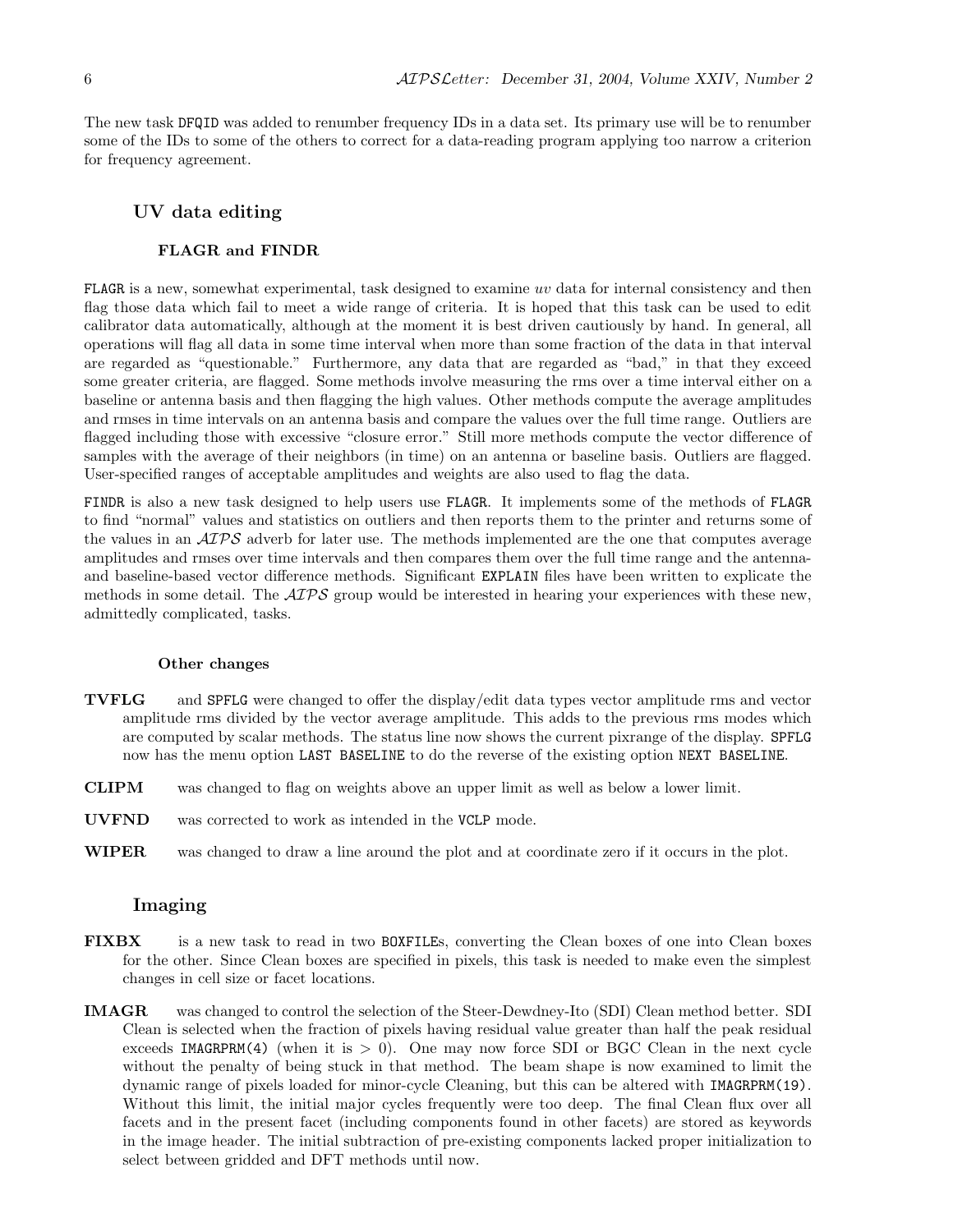- WENSS catalogs include not only all components of complex sources but also a single "summary" source. The latter were removed from the WENSS catalogs provided with  $\mathcal{AIPS}$ .
- SETFC was changed to allow the user control over image points per synthesized beam width and maximum allowed phase error. The actual maximum  $w$  value is now used rather than its approximation by  $B_{max}$ .
- GAL was changed to handle much larger images, to plot the fit with scaled points centered correctly, to use SOLCON to control the convergence criteria, and to return the model fit in the adverb used to provide initial guesses.
- **PATGN** was corrected to use standard reference pixels and to take all inputs in arc seconds. Previously some were in pixels and some in arc seconds.
- Optical images are often fit with coordinates that contain a small degree of skew.  $\mathcal{AIPS}$  cannot handle this as yet, but the FITS-reading programs were changed to make a better estimate of the axis parameters to use for such images.

#### Plotting

- Clean beams may be plotted in the corners of contour and grey-scale images. GREYS was changed to offer this option and all such tasks were changed to offer the option of blanking the rest of the plot in the area in which the Clean beam is plotted.
- DRAWBOX is a new verb to plot the Clean boxes (in adverb CLBOX) on a TV graphics plane.
- LISTR now allows the user to control the scaling of phase displays, with default integer degrees.
- **SNPLT** now offers the options to plot the real and imaginary parts of complex gains.
- EXTLIST was corrected to match all current plot-file inputs.
- TVALL cleared fixed graphics channel numbers rather than GRCHAN it now uses.
- TVLOD now honors the users' request for an interpolated image display even if it has to select a smaller sub-image to fit on the screen.
- Buffered TV operation had a bug which caused it to hang. If the environment variable AIPS TV BUFFERED is set to YES when AIPS and the TV are started, then this mode will be used. It may help in the case of slow connections between the compute server and the display server.

#### General items

- **CookBook** chapters were updated to reflect the changes made to  $\mathcal{AIPS}$  in this release and to improve the advice for using BPASS.
- REHEX and EHEX verbs were enhanced with input/output adverbs to allow their use in procedures.

#### Miscellaneous matters for programmer types

- Floating point arithmetic must always be treated as inaccurate. Aggressive optimization, in particular, may cause computations to be inexact in the last one or even two bits. Thus, a perfect 1.0 might end up as  $1.0 \pm 10^{-7}$ . If that result is subtracted from a perfect 1.0 and then multiplied by, say, a magic blank, a number around 10.0 may arise rather than a perfect 0.0. Of course, no arithmetic should be done with image pixel values, visibility gains, or any other number that might be blanked, without first testing for the magic blank value.
- Y2K tests were enhanced with a new HUGE test and with new data for all other test sizes. The new data take into account changes in some of the tasks and in the adverbs used, especially for VTESS. The HUGE test took nearly an hour to run on a computer rated at 133 AIPSMarks<sup>(00)</sup>.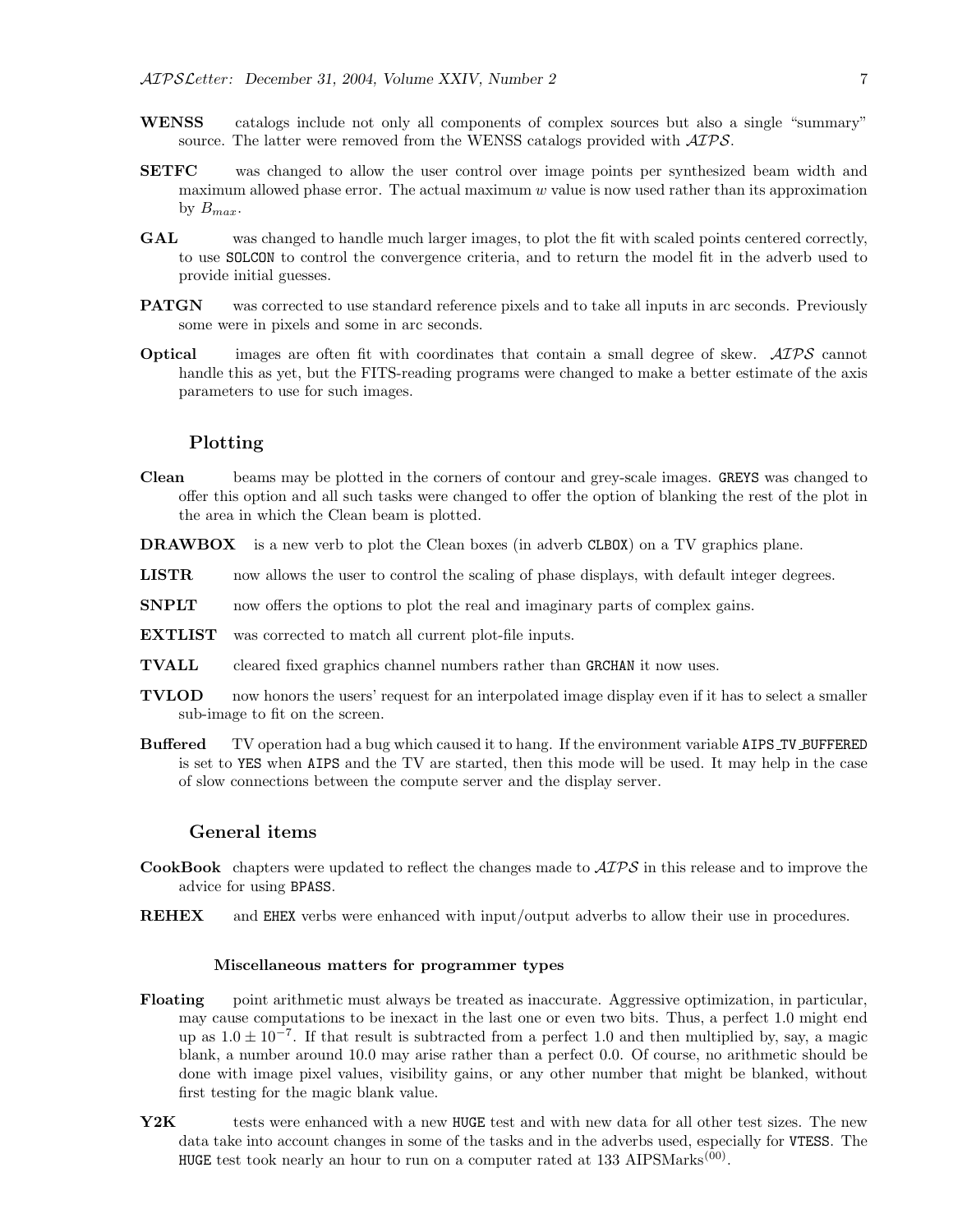- OOP code now has a standard close down routine to call which will allow adverbs to be passed back to AIPS. It is called OUT2AV.
- DISPLAY environment variable setting was adjusted yet again to avoid undoing user-set values such as "1.0" for an alternate screen.
- PP was changed to allow LONGINT declarations for INTEGER\*8 variables which may be used in future for dynamic memory. At present,  $\mathcal{AIPS}$  does not work on some 64-bit memory computers because their algorithm for allocating new virtual memory puts it more than 2 billion bytes from the memory used by the compiled program.
- UPDUPDATE is a new function in the MNJ that will do various operations which used to require manual intervention by  $\mathcal{A} \mathcal{I} \mathcal{P} \mathcal{S}$  Managers. It rebuilds XAS, runs POPSGN for new vocabulary, moves and edits certain files to \$AIPS ROOT, and now copies any files put back in \$UPDUNIX to the local MNJ update area. The last are now copies rather than links, while the \$AIPS ROOT functions are only done on the machine that did the file copying, not on secondary hosts.
- **CDSETUP** is the script that performs  $\mathcal{A} \mathcal{I} \mathcal{P} \mathcal{S}$  installations from CDs. It calls install.pl after doing its initial operations. It was changed to ask the user additional questions since one of its tests was found to be unreliable. The whole business of installing from CD has not been properly tested.
- install.pl was corrected for a grammar error affecting CD installation and for the change in default AP size to 20 Megabytes. The new binary installation process require significant changes to install.pl and MNJ scripts AIPSUPD and UPDCONFIG as well as two new scripts called MAKE.BMNJ to initialize the MNJ for binary installs and UPDRSYNC to do the rsync operations for binary MNJs.

## AIPS Distribution

We are now able to log apparent MNJ accesses, downloads of the tar balls and rsync accesses. We count these by unique IP address. Since dial-up connections may be assigned different IP addresses at different times, this will be a bit of an over-estimate of actual sites. However, a single IP address is often used to provide AIPS to a number of computers, so these numbers are probably an under-estimate of the number of computers running current versions of AIPS. We have abandoned the registration system since the software that managed the database is broken and appeals to have it fixed have fallen on deaf ears. In 2004, a total of 196 different IP addresses downloaded the frozen form of 31DEC03 and 808 IP addresses downloaded one or more copies of the 31DEC04 tarball. Fully 797 IP addresses accessed the NRAO cvs master. Each of these has at least installed 31DEC04 and 231 appear to have run the MNJ on 31DEC04 at least occasionally. The total number of unique IP addresses in these three lists was 1276. The attached figure shows the cumulative number of unique sites, cvs access sites, and tar-ball download sites known to us as a function of week in 2004.

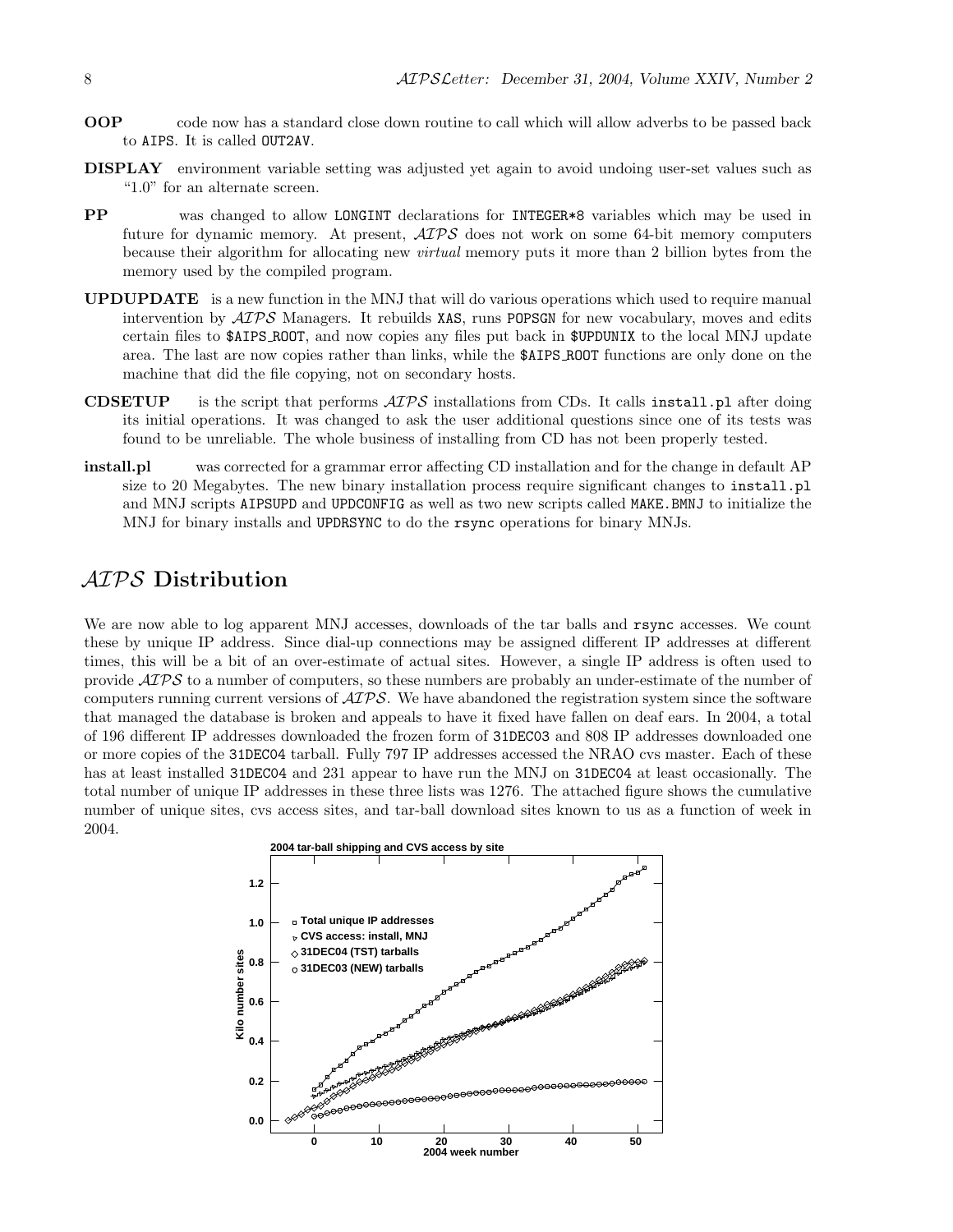Since the registration system, always under-utilized, has now been abandoned, we are left with analysis by IP address. The table below lists the IP addresses for 2004 by the final qualifier for shipments of the 31DEC04 tarball, the 31DEC03 tarball, and access to the cvs site. The numbers in the cvs column include those sites that install 31DEC04, run a midnight job for 31DEC04, or run a final "catch-up" MNJ for 31DEC03. The comments come from what appears to be a semi-official list of Internet codes. Sorting on the "unique" column, which counts unique IP addresses over the other three columns:

| Code                       | 31DEC03          | 31DEC04          | cvs site         | unique           | Comments                |
|----------------------------|------------------|------------------|------------------|------------------|-------------------------|
| edu                        | 32               | 195              | 219              | 310              | <b>US</b> Educational   |
| $\operatorname{net}$       | 13               | $57\,$           | $50\,$           | 91               | Network                 |
| jp                         | $\boldsymbol{9}$ | 42               | $46\,$           | 64               | Japan                   |
| com                        | $\,6$            | 36               | 24               | 51               | US Commercial           |
| uk                         | 12               | $30\,$           | $23\,$           | 51               | United Kingdom          |
| it                         | 8                | $\,29$           | $23\,$           | $39\,$           | Italy                   |
| $\mathop{\mathrm{es}}$     | $\overline{5}$   | 24               | $23\,$           | $38\,$           | Spain                   |
| au                         | $\overline{7}$   | 21               | 21               | $35\,$           | Australia               |
| $\mathrm{d}\mathrm{e}$     | $\overline{7}$   | $15\,$           | $13\,$           | $28\,$           | Germany                 |
| org                        | $\overline{1}$   | 15               | 17               | 22               | Non-Profit Organization |
| ca                         | $\overline{2}$   | 15               | $16\,$           | 21               | Canada                  |
| gov                        | $\overline{2}$   | 18               | 14               | 20               | <b>US</b> Government    |
| $\mathbf{nl}$              | $\overline{1}$   | 14               | 13               | 19               | Netherlands             |
| $_{\rm fr}$                | $\overline{4}$   | 14               | $\boldsymbol{9}$ | 18               | France                  |
| pl                         | $\overline{2}$   | 11               | $\boldsymbol{9}$ | 17               | Poland                  |
| kr                         | $\overline{2}$   | 13               | 11               | 17               | Korea (South)           |
| mil                        | $\overline{2}$   | 12               | $8\,$            | 15               | US Military             |
| mx                         | $\,6$            | $\boldsymbol{9}$ | $\overline{7}$   | 13               | Mexico                  |
| ru                         | $\overline{2}$   | $\boldsymbol{9}$ | $\overline{5}$   | 12               | Russian Federation      |
| in                         | 3                | $8\,$            | $\boldsymbol{9}$ | 12               | India                   |
| tw                         | 8                | 3                | $\overline{2}$   | 10               | Taiwan                  |
| se                         | $\boldsymbol{0}$ | 8                | $\,6$            | $\boldsymbol{9}$ | Sweden                  |
| $\mathbf f$                | $\boldsymbol{0}$ | $\,6$            | $\overline{5}$   | 8                | Finland                 |
| be                         | $\mathbf 1$      | $\bf 5$          | $\,6$            | 7                | Belgium                 |
| br                         | $\mathbf{1}$     | 3                | 3                | $\,6\,$          | <b>Brazil</b>           |
| ${\rm cn}$                 | $\overline{5}$   | 3                | $\mathbf{1}$     | $\overline{5}$   | China                   |
| pt                         | $\mathbf{1}$     | 3                | $\mathbf{1}$     | $\overline{5}$   | Portugal                |
| ar                         | $\overline{2}$   | $\overline{2}$   | $\mathbf{1}$     | $\overline{4}$   | Argentina               |
| ie                         | $\boldsymbol{0}$ | $\overline{4}$   | $\overline{2}$   | $\overline{4}$   | <b>Ireland</b>          |
| gr                         | $\boldsymbol{0}$ | $\overline{4}$   | $\mathbf{1}$     | $\overline{4}$   | Greece                  |
| ch                         | $\boldsymbol{0}$ | $\sqrt{2}$       | $\overline{2}$   | 3                | Switzerland             |
| za                         | $\boldsymbol{0}$ | $\mathbf{1}$     | 3                | $\boldsymbol{3}$ | South Africa            |
| $\operatorname{nz}$        | $\boldsymbol{0}$ | $\mathbf{1}$     | $\overline{2}$   | $\boldsymbol{3}$ | New Zealand (Aotearoa)  |
| hu                         | $\boldsymbol{0}$ | $\mathbf{1}$     | $\mathbf{1}$     | $\overline{2}$   | Hungary                 |
| mu                         | $\boldsymbol{0}$ | $\mathbf{1}$     | $\mathbf{1}$     | $\overline{2}$   | Mauritius               |
| cl                         | $\mathbf{1}$     | $\boldsymbol{0}$ | $\boldsymbol{0}$ | $\mathbf{1}$     | Chile                   |
| $\mathop{\rm no}\nolimits$ | $\boldsymbol{0}$ | $\,1$            | $\boldsymbol{0}$ | $\mathbf{1}$     | Norway                  |
| $_{\rm sk}$                | $\boldsymbol{0}$ | $\mathbf{1}$     | $\boldsymbol{0}$ | $\mathbf{1}$     | Slovak Republic         |
| $_{\rm co}$                | $\boldsymbol{0}$ | $\mathbf{1}$     | $\overline{0}$   | $\mathbf{1}$     | Colombia                |
| ua                         | $\boldsymbol{0}$ | $\mathbf{1}$     | 0                | $\mathbf{1}$     | Ukraine                 |
| il                         | $\overline{0}$   | $\mathbf{1}$     | 0                | $\mathbf{1}$     | Israel                  |
| $\,u\mathrm{s}$            | $\overline{0}$   | $\,1\,$          | 0                | $\mathbf{1}$     | United States           |
| None                       | $\mathbf{1}$     | 23               | 42               | 47               |                         |
| Unknown                    | 50               | 145              | 158              | $254\,$          |                         |
| Total                      | 196              | 808              | 797              | 1276             |                         |